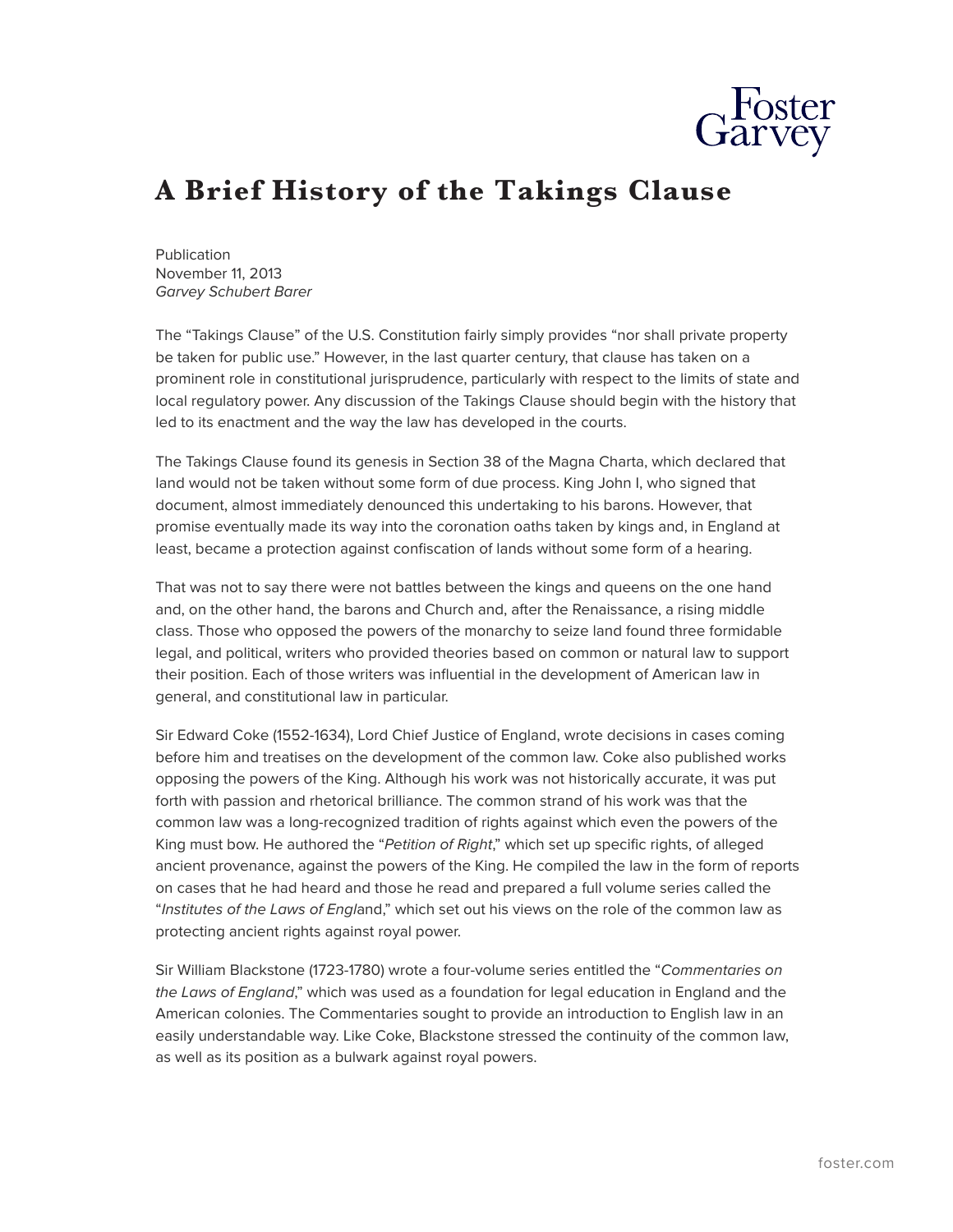

The third writer of this trio is John Locke (1632-1704), who was a philosopher and political thinker. He is famous for the *Two Treatises on Government*, which was written, in part, to justify the "Glorious Revolution" of 1688, in which a Catholic king was overthrown and the Protestant ascendancy returned to England with the support of the middle class. His view was that sovereignty did not reside in the state, but rather in the people, who had the right to overthrow government. Locke's view of natural law provided for natural rights, including property rights, which did not depend on royal authority.

The writings of Coke, Blackstone, and Locke were, in addition to the Bible, a standard reference for enlightened English colonialists, and these English authors influenced the Declaration of Independence, which asserted a natural right against royal absolutism. The Declaration of Independence, in particular, reflected Locke's view that the monarchy could be limited or overthrown if it violated ancient or natural rights.

After the American Constitution was adopted, there was fear, particularly by the anti-Federalists led by Jefferson, that the federal government would be too powerful. Jefferson agitated for the adoption of the Bill of Rights, the first ten amendments to the federal Constitution. One of these Amendments, the Fifth, provided that no person shall "be deprived of life, liberty, or property, without due process of law; nor shall private property be taken for public use, without just compensation." Jefferson's views probably came from his reading of Coke, Blackstone, Locke, and enlightenment philosophers, and reflected similar provisions in certain earlier post-Revolutionary War state constitutions.

The Fifth Amendment, as originally written, was only a restriction against the federal government. As was held in the opinion of Chief Justice Marshall in *Barron v. Mayor and City Council of Baltimore*, 32 U.S. 243 (1833), the prohibitions of the Bill of Rights did not apply to the States. While there were some limits on the powers of the States before 1865, it was not until the Civil War that the federal Constitution limited the powers of the state (and thus local) governments against their own citizens through the passage of the Thirteenth, Fourteenth, and Fifteenth Amendments.

The Fourteenth Amendment imposed restrictions on States through the broadly worded Equal Protection, Due Process, and Privileges and Immunities Clauses. The Privileges and Immunities Clause was quickly eviscerated in the *Slaughterhouse Cases*, 83 U.S. 36 (1873). The Equal Protection Clause developed its own jurisprudence as to similar treatment of similar situations and was especially useful in ending state-sponsored racial segregation in *Brown v. Board of Education*, 394 U.S. 294 (1955). The Due Process Clause, however, developed along at least three lines.

One of those lines was procedural and was developed to assure that hearings and other governmental decision-making processes were conducted fairly. This review of the processes of government is known as "procedural due process." A second line of cases extended the limits on the federal government in the Bill of Rights to state and local government action using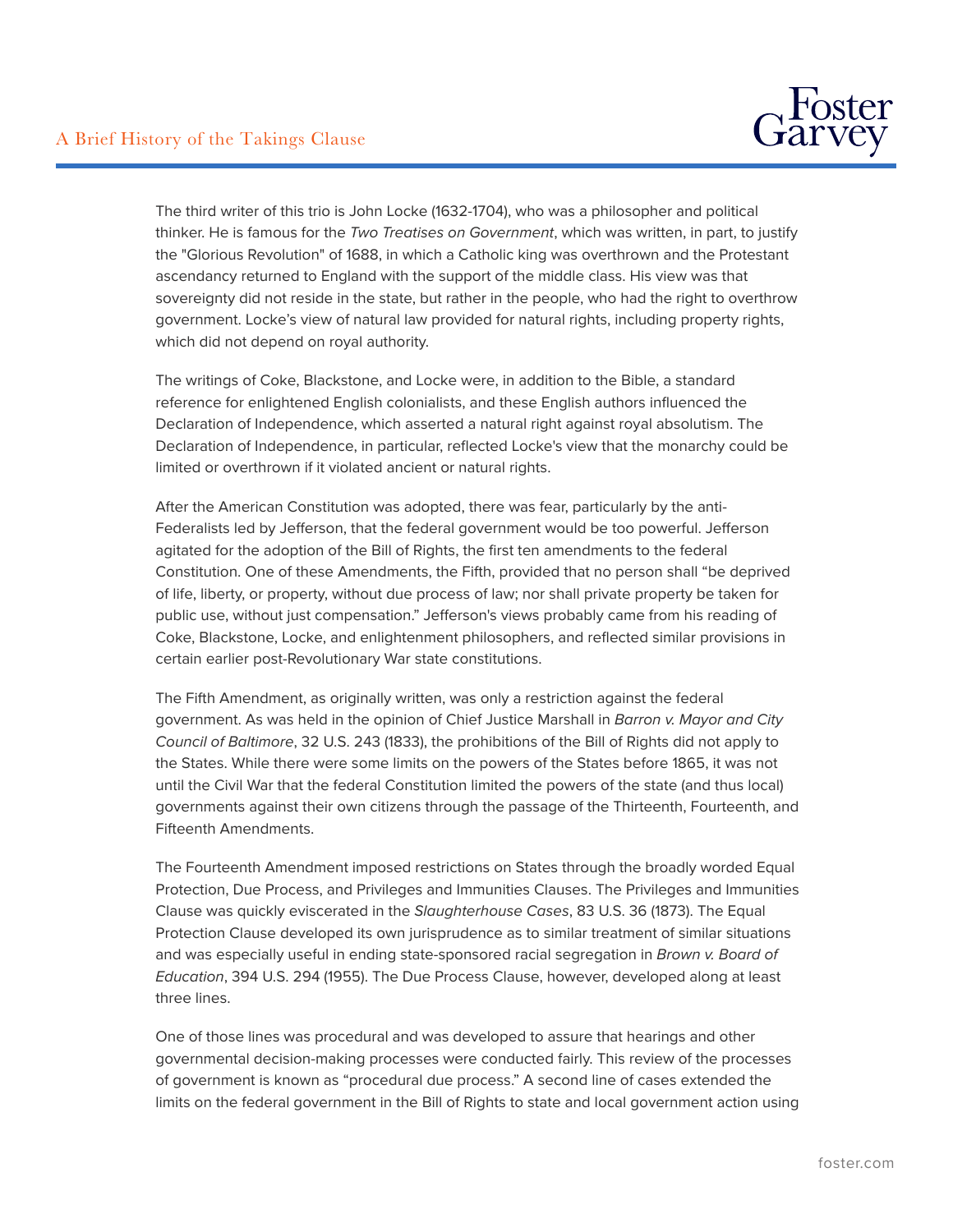

the Due Process Clause. For approximately 100 years after the passage of the post-Civil War amendments, Due Process Clause litigation resulted in "incorporation" of some of the limitations on the federal government in the Bill of Rights to state and local actions as well. The Supreme Court applied the Takings Clause of the Fifth Amendment to the States through the Fourteenth Amendment Due Process Clause in *Chicago Burlington and Quincy R.R. v. City of Chicago*, 166 U.S. 226 (1897).

A third line of cases, commencing with *Mugler v. Kansas*, 123 U.S. 623 (1887), in which the U.S. Supreme Court, through Justice John Marshall Harlan, indicated that that Court could review, through the Due Process Clause, the substance of legislation. The ability to review both the substance, as well as the procedure, involving legislation, came to be known as "substantive due process." This third strand of the Due Process Clause allowed judges to "second-guess" state and local legislative decisions and reigned supreme for the period 1887 through approximately 1940. Under substantive due process, a court could determine whether the ends and means of legislation were appropriate and whether or not the legislation were "unduly oppressive" to regulated parties. To many critics, substantive due process allowed judges to substitute their own views on political and social matters in the guise of constitutional interpretation. Substantive due process generally became unimportant after the clash between the U.S. Supreme Court and the Franklin Delano Roosevelt administration when various New Deal measures were declared unconstitutional and the President threatened to "pack" the Supreme Court. The packing effort was unsuccessful; however, President Roosevelt was able to appoint seven justices to the Supreme Court in approximately two years. With some notable exceptions, particularly in the privacy and abortion areas, substantive due process is not a major factor in constitutional adjudication today, but some critics assert that the ability to second-guess legislatures has shifted from this third strand of substantive due process to the Takings Clause.

It was to be a quarter century after incorporation of the Takings Clause of the Fifth Amendment that the U.S. Supreme Court began working out its application to state and local government actions. In 1922, the U.S. Supreme Court decided *Pennsylvania Coal v. Mahon*, 260 U.S. 393 (1922). This case involved a regulation enacted by the Pennsylvania legislature to prohibit mining of coal under streets, houses, and places of public assembly. The coal company held mineral rights to many properties in northeast Pennsylvania and had sold the surface rights to others. The coal company argued that a taking had occurred under these regulations because it was unable to mine the coal. The U.S. Supreme Court agreed and said that, while property may be regulated, if the regulation goes "too far," it constitutes a taking. No compensation was ordered in that case, and the law was deemed invalid. The analysis of the court in *Pennsylvania Coal* was along the lines of substantive due process. No later cases discussed this case, or its reasoning, for many years after the decision.

At about the same time as the *Pennsylvania Coal* case, the U.S. Supreme Court took four cases involving the new land use regulatory technique called "zoning." Two of these cases were important. In *Village of Euclid v. Ambler Realty Co.,* 272 U.S. 365 (1926), the Court upheld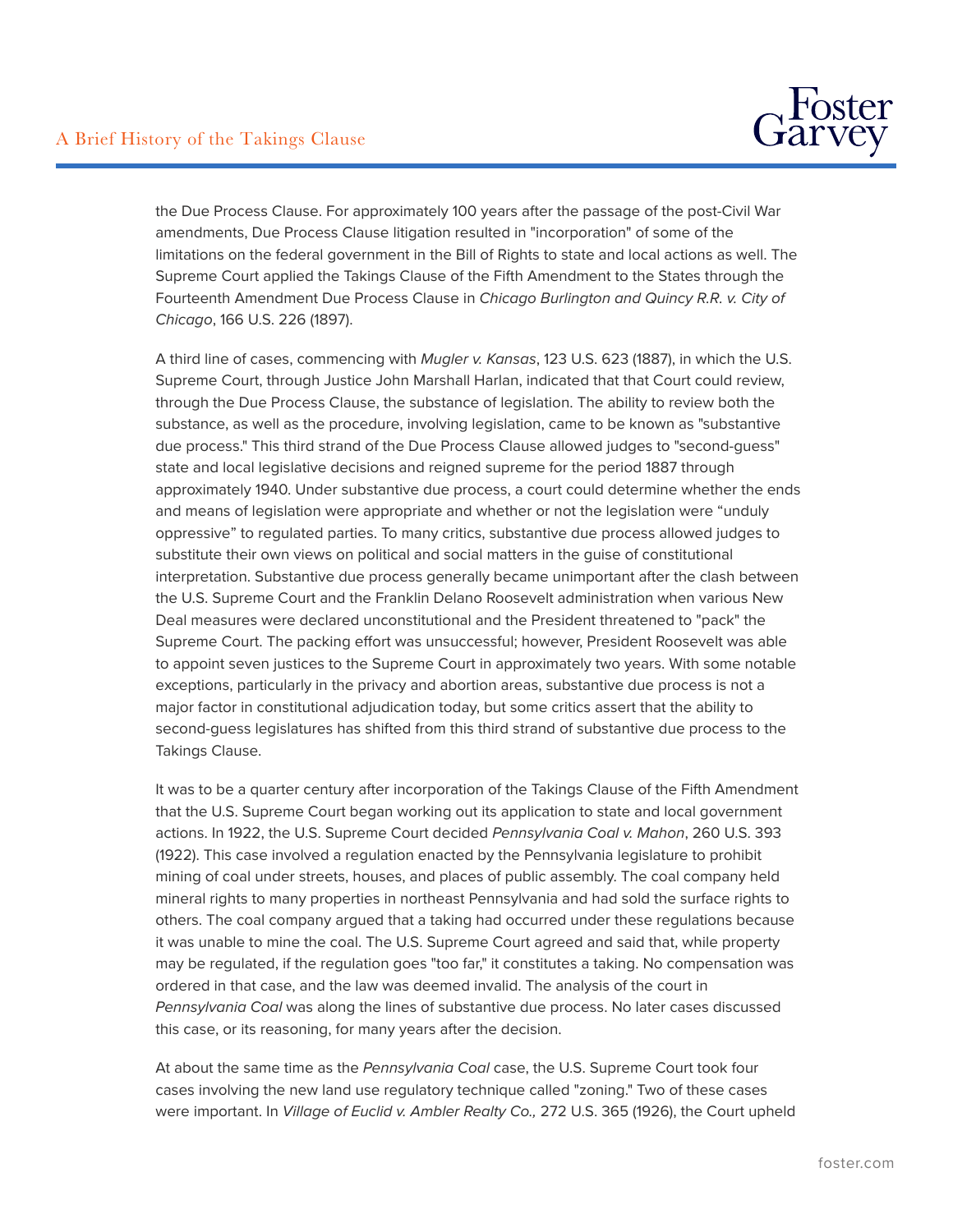

a general zoning ordinance against various substantive due process challenges. However, the Court found a zoning ordinance invalid as applied in a particular situation in *Nectow v. City of Cambridge*, 277 U.S. 183 (1928). Both of these cases were substantive due process cases and used a substantive due process analysis. For almost 50 years, the U.S. Supreme Court did not take a land use regulatory case, but, in the meantime, abandoned its substantive due process analysis. The irony was that all four land use cases that were decided between 1926 and 1928 undertook a substantive due process, rather than a takings clause, analysis.

In 1978, in *Penn Central Transportation Co. v. New York City*, 438 U.S. 104 (1978), the U.S. Supreme Court applied the *Pennsylvania Coal* takings analysis to determine whether a local government had gone "too far" and announced a three-factor rule to determine whether a taking had occurred. The Court said it would look at the "economic impact" of the regulation, how the regulation would affect "investment-backed expectations," and the "character of the governmental action." Three years later in *Agins v. City of Tiburon*, 447 U.S. 255 (1980), the Court established a two-part alternative test to determine whether a regulation amounted to a taking. The first part was whether or not the regulation "substantially advanced a legitimate state interest," and the second was whether the regulation "denied an owner economically viable use of land." Both the three-factor *Penn Central* test and the two-prong alternative test of Agins are part of current U.S. Supreme Court jurisprudence.

With regard to conditions involving dedication or transfer of property interests, the U.S. Supreme Court used the "substantially advanced a legitimate state interest" prong of *Agins* in *Nollan v. California Coastal Commission*, 43 U.S. 825 (1987), and *Dolan v. City of Tigard*, 512 U.S. 374 (1994), to require that there be a "nexus" between the anticipated effects of a land use and the real property exaction. The Court required that there be an individualized determination, with the burden being on the government, to show that there was a "rough proportionality" between the impacts of the land use proposal and the real property exaction.

The Court has also distinguished "facial" takings claims, which are rarely found, and involve the invalidity of a general ordinance or regulation in which its every application would be invalid, from "as applied" takings claims in which a taking may be found in the application of an ordinance or regulation to a single property. However, in an "as applied" situation, the property owner must demonstrate a final decision showing that level of use to which a parcel of land may be put. That may mean that property owners must seek zoning variances or other forms of relief before the court will find that property has been "taken" by regulation. *Williamson County Regional Planning Commission v. Hamilton Bank*, 473, U.S. 172 (1985).

Further, the U.S. Supreme Court has determined that either a physical occupation of land either by government itself or by a private person authorized by government, as in *Loretto v. Telepromptor Manhattan CATV Corp.,* 458 U.S. 419 (1982), or the deprivation by regulation of all viable economic use, as in *Lucas v. South Carolina Coastal Commission*, 505 U.S. 1003 (1992), would constitute a "per se" taking (i.e., a taking by itself).